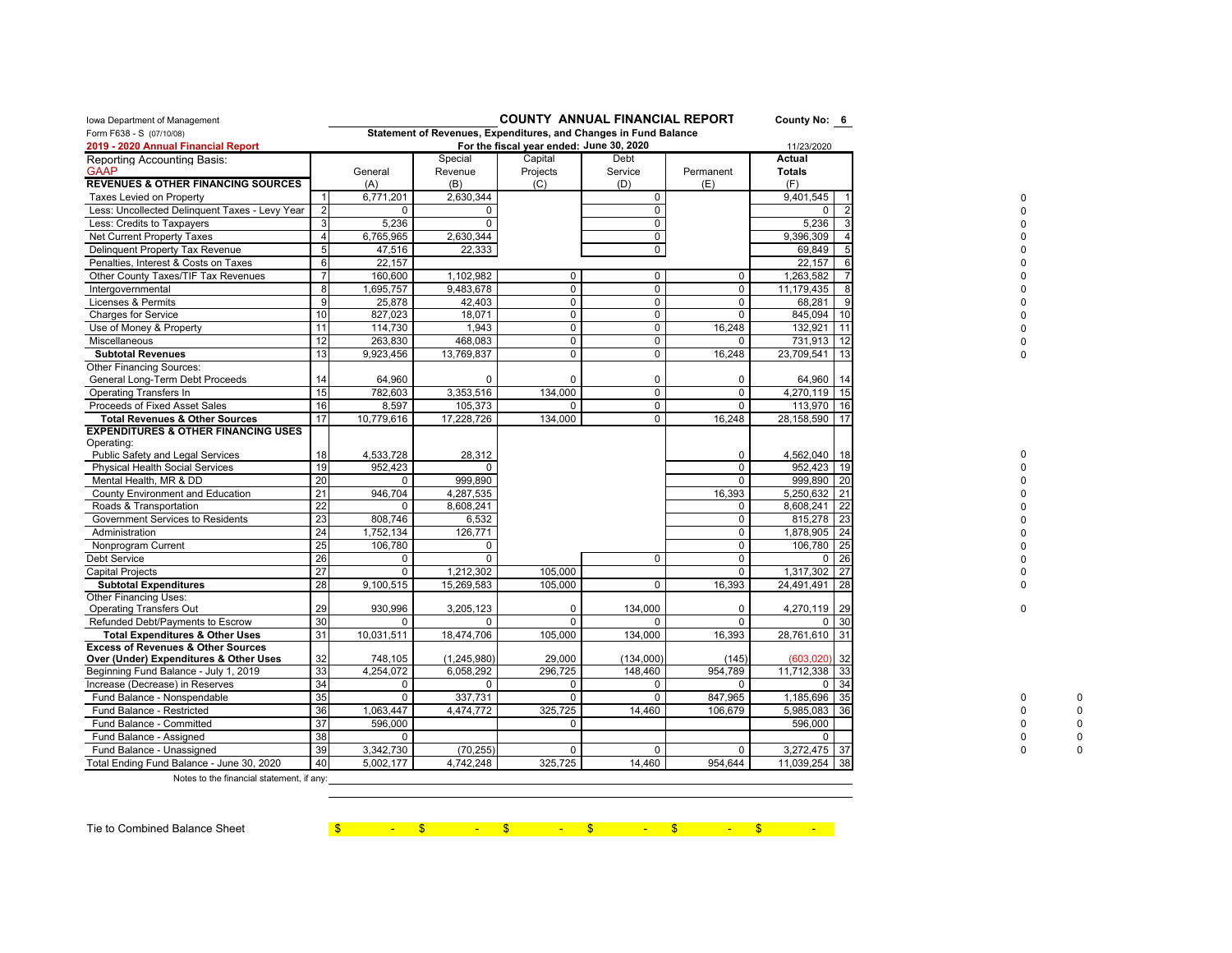| Iowa Department of Management -- Form F634 - A                      |              |                     |                         |                  |                      |                       | <b>REVENUES DETAIL</b>       |                    |                                   |             | County Name:        |          | <b>Benton County</b> | County No: 6                |
|---------------------------------------------------------------------|--------------|---------------------|-------------------------|------------------|----------------------|-----------------------|------------------------------|--------------------|-----------------------------------|-------------|---------------------|----------|----------------------|-----------------------------|
| FY 2019/2020 ANNUAL FINANCIAL REPORT<br>Reporting Accounting Basis: |              | <b>GENERAL FUND</b> |                         |                  |                      |                       | <b>SPECIAL REVENUE FUNDS</b> |                    |                                   |             | All                 |          | All                  | 11/23/2020<br><b>TOTALS</b> |
| GAAP                                                                |              |                     |                         |                  |                      | <b>Rural Services</b> | <b>Rural Services</b>        |                    |                                   |             |                     |          |                      |                             |
|                                                                     |              | General<br>Basic    | General<br>Supplemental | General<br>Other | County<br>Srvcs Fund | Basic                 | Supplemental                 | Secondary<br>Roads | Watershed<br>Management Authority | Other       | Capital<br>Projects | Service  | Permanent<br>Funds   | Actual<br>2018/2019         |
|                                                                     |              | (A)                 | (B)                     | (C)              | (D)                  | (E)                   | (F)                          | (G)                |                                   | (H)         | (1)                 | (J)      | (K)                  | (L)                         |
| TAXES LEVIED ON PROPERTY                                            |              | 4.767.099           | 2,004,102               | $\Omega$         | $\Omega$             | 2,630,344             |                              |                    |                                   | $\Omega$    |                     |          |                      | 9,401,545                   |
| LESS: UNCOLL, DEL, TAXES LEVY YEAR                                  |              |                     | $\Omega$                | $\Omega$         | $\Omega$             |                       |                              |                    |                                   |             |                     |          |                      |                             |
| LESS: CREDITS TO TAXPAYERS                                          |              | 5.236               | $\Omega$                | $\Omega$         | $\Omega$             | $\Omega$              |                              |                    |                                   |             |                     |          |                      | 5.236                       |
| =1000 NET CURRENT PROPERTY TAXES                                    | $*_{4}$      | 4.761.863           | 2,004,102               | $\Omega$         | $\overline{0}$       | 2.630.344             |                              |                    |                                   |             |                     |          |                      | 9.396.309                   |
| 1010 DELINQ. PROPERTY TAX REVENUE                                   | $*5$         | 40,112              | 7,404                   | $\mathbf{0}$     | 624                  | 21,709                |                              |                    |                                   | $\Omega$    |                     |          |                      | 69,849                      |
| 11xx PENALTIES, INT, & COSTS ON TAXES                               | $*6$         | 22,157              | $\Omega$                | $\Omega$         |                      |                       |                              |                    |                                   |             |                     |          |                      | 22.157                      |
| OTHER COUNTY TAXES:                                                 |              |                     |                         |                  |                      |                       |                              |                    |                                   |             |                     |          |                      |                             |
| 12xx Other County Taxes                                             |              | 4,502               | 1.784                   | $\Omega$         | $\Omega$             | 2,347                 |                              |                    |                                   |             |                     | $\Omega$ |                      | 8.633                       |
| 13xx Local Option Taxes                                             |              |                     |                         |                  |                      |                       |                              |                    | $\Omega$                          | 1,026,610   |                     |          |                      | 1,026,610                   |
| 14xx Gambling Taxes                                                 | $\alpha$     |                     |                         |                  |                      |                       |                              |                    | $\Omega$                          |             |                     |          |                      | 0                           |
| 15xx TIF Tax Revenues                                               | 10           |                     |                         |                  |                      |                       |                              |                    | $\Omega$                          | $\Omega$    |                     |          |                      | 10<br>$\Omega$              |
| 16xx Utility Tax Replacement Excise Taxes                           | 11           | 108.641             | 45.673                  | $\Omega$         | $\Omega$             | 74.025                |                              |                    | $\Omega$                          | $\Omega$    |                     | $\Omega$ |                      | 228,339                     |
| Subtotal (lines 7 - 11)                                             | *12          | 113.143             | 47.457                  | $\Omega$         | $\Omega$             | 76.372                | $\Omega$                     | $\Omega$           | $\Omega$                          | 1.026.610   | $\Omega$            | $\Omega$ | $\Omega$             | 1,263,582                   |
| INTERGOVERNMENTAL REVENUE:                                          |              |                     |                         |                  |                      |                       |                              |                    |                                   |             |                     |          |                      |                             |
| 20xx State Shared Revenues                                          |              |                     |                         | $\Omega$         |                      |                       |                              | 5,017,347          | $\Omega$                          | $\Omega$    |                     | $\Omega$ |                      | 5,017,347                   |
| 21xx State Replacements Against Levied Taxes                        | 14           | 341,484             | 143,561                 | $\Omega$         | $\Omega$             | 147,824               |                              |                    | $\Omega$                          | $\Omega$    |                     | $\Omega$ |                      | 632.869                     |
| 22xx Other State Tax Replacements                                   | 15           | 48.569              | 20.418                  | $\Omega$         | $\Omega$             | 8.756                 |                              | $\Omega$           | $\Omega$                          | $\Omega$    | $\Omega$            | $\Omega$ | $\Omega$             | 77.743<br>15                |
| 23xx, 24xx State\Federal Pass-Thru Revenues                         | 16           | 132,796             | $\Omega$                | $\Omega$         | $\Omega$             | $\Omega$              | $\Omega$                     | 27,447             | $\Omega$                          | $\Omega$    | $\Omega$            | $\Omega$ | $\Omega$             | 160,243                     |
| 25xx Contributions from Other                                       |              |                     |                         |                  |                      |                       |                              |                    |                                   |             |                     |          |                      |                             |
| Intergovernmental Units                                             | 17           | 738,219             | 43,717                  | $\Omega$         | 167,394              | $\Omega$              |                              | 740                | $\Omega$                          | $\Omega$    |                     | $\Omega$ | $\Omega$             | 950,070                     |
| 26xx, 27xx State Grants and Entitlements                            | 18           | 169.367             | $\Omega$                | $\Omega$         | $\Omega$             | $\Omega$              |                              | 681.097            | 3.419.475                         | 13.598      | $\Omega$            | $\Omega$ | $\Omega$             | 4.283.537                   |
| 28xx Federal Grants and Entitlements                                | 19           | 57.626              | $\Omega$                | $\Omega$         | $\Omega$             | $\Omega$              |                              | $\Omega$           | $\Omega$                          | $\Omega$    | $\Omega$            |          | $\Omega$             | 57.626<br>19                |
| 29xx Payments in Lieu of Taxes                                      | 20           | $\Omega$            | $\Omega$                | $\Omega$         | $\Omega$             | $\Omega$              |                              | $\Omega$           | $\Omega$                          | $\Omega$    | $\Omega$            | $\Omega$ | $\Omega$             | 20<br>$\Omega$              |
| Subtotal (lines 13 - 20)                                            | $*21$        | 1.488.061           | 207.696                 | $\Omega$         | 167.394              | 156.580               |                              | 5,726,631          | 3,419,475                         | 13.598      | $\Omega$            | $\Omega$ | $\Omega$             | 11.179.435<br>$\mathcal{P}$ |
| 3xxx LICENSES & PERMITS                                             | $*22$        | 25,878              | $\Omega$                | $\Omega$         | $\Omega$             |                       |                              | 42,403             | $\Omega$                          | $\Omega$    |                     | $\Omega$ |                      | 68,281                      |
| 4xxx, 5xxx CHARGES FOR SERVICE                                      | $*23$        | 826.983             | 40                      | $\mathbf{0}$     | $\overline{0}$       | 11,600                |                              | $\Omega$           | $\Omega$                          | 6.471       | $\Omega$            | $\Omega$ | $\Omega$             | 845.094                     |
| 6xxx USE OF MONEY & PROPERTY                                        | $^{\star}24$ | 114.730             | $\Omega$                | $\Omega$         | $\Omega$             | $\Omega$              |                              | $\Omega$           | $\Omega$                          | 1.943       | $\Omega$            | $\Omega$ | 16,248               | 132,921                     |
| 8xxx MISCELLANEOUS                                                  | $*25$        | 260.718             | 3.112                   | $\Omega$         | 29                   | $\Omega$              |                              | 334.263            | 111.176                           | 22.615      | $\Omega$            | $\Omega$ | $\Omega$             | 731.913                     |
| Total Revenues'                                                     | 26           | 7,653,645           | 2,269,811               | $\Omega$         | 168,047              | 2,896,605             |                              | 6,103,297          | 3,530,651                         | 1,071,237   |                     | $\Omega$ | 16,248               | 23,709,541                  |
| OTHER FINANCING SOURCES:                                            |              |                     |                         |                  |                      |                       |                              |                    |                                   |             |                     |          |                      |                             |
| <b>OPERATING TRANSFERS IN:</b>                                      |              |                     |                         |                  |                      |                       |                              |                    |                                   |             |                     |          |                      |                             |
| 9000 From General Basic                                             | 27           |                     | 700,000                 | $\Omega$         |                      |                       |                              | 230,996            |                                   | $\Omega$    |                     |          |                      | 930.996<br>27               |
| 9020 From Rural Services Basic                                      | 28           |                     |                         |                  |                      |                       |                              | 2,612,520          | $\Omega$                          | $\mathbf 0$ |                     |          | $\Omega$             | 28<br>2,612,520             |
| 90xx From Other Budgetary Funds                                     | 29           | 82,603              | $\Omega$                | $\Omega$         | $\Omega$             | 255,000               |                              | 255,000            | $\Omega$                          | $\mathbf 0$ | 134.000             | $\Omega$ |                      | 29<br>726,603               |
| Subtotal (lines 27-29)                                              | 30           | 82,603              | 700,000                 | $\mathbf{0}$     | $\overline{0}$       | 255,000               | $\Omega$                     | 3,098,516          | $\circ$                           | $\circ$     | 134,000             | $\Omega$ | $\Omega$             | 30<br>4,270,119             |
| 91xx PROCEEDS\GEN LONG-TERM DEBT                                    | 31           | $\Omega$            | 64.960                  |                  |                      |                       |                              | $\Omega$           | $\Omega$                          | $\Omega$    | $\Omega$            |          | $\Omega$             | 64,960                      |
| 92xx PROCEEDS\GEN FIXED ASSET SALES                                 | 32           | 8.597               |                         |                  | $\Omega$             | $\Omega$              |                              | 105.373            | $\Omega$                          | $\Omega$    | $\Omega$            | $\Omega$ | $\Omega$             | 113,970                     |
| Total Revenues and Other Sources                                    | 33           | 7.744.845           | 3,034,771               | $\Omega$         | 168,047              | 3,151,605             | $\Omega$                     | 9,307,186          | 3,530,651                         | 1,071,237   | 134,000             | $\Omega$ | 16.248               | 28,158,590                  |
| Beginning Fund Balance - July 1, 2019                               | 34           | 3.785.143           | 465.844                 | 3.085            | 1.766.076            | 459.307               | $\Omega$                     | 2.707.910          | $(70.06 -$                        | 1.124.999   | 296.725             | 148.460  | 954.789              | 11.642.274                  |
| TOTAL RESOURCES (lines 33 + 34)                                     | 35           | 11,529,988          | 3,500,615               | 3,085            | 1,934,123            | 3,610,912             | $^{\circ}$                   | 12,015,096         | 3,460,587                         | 2,196,236   | 430,725             | 148,460  | 971,037              | 35<br>39,800,864            |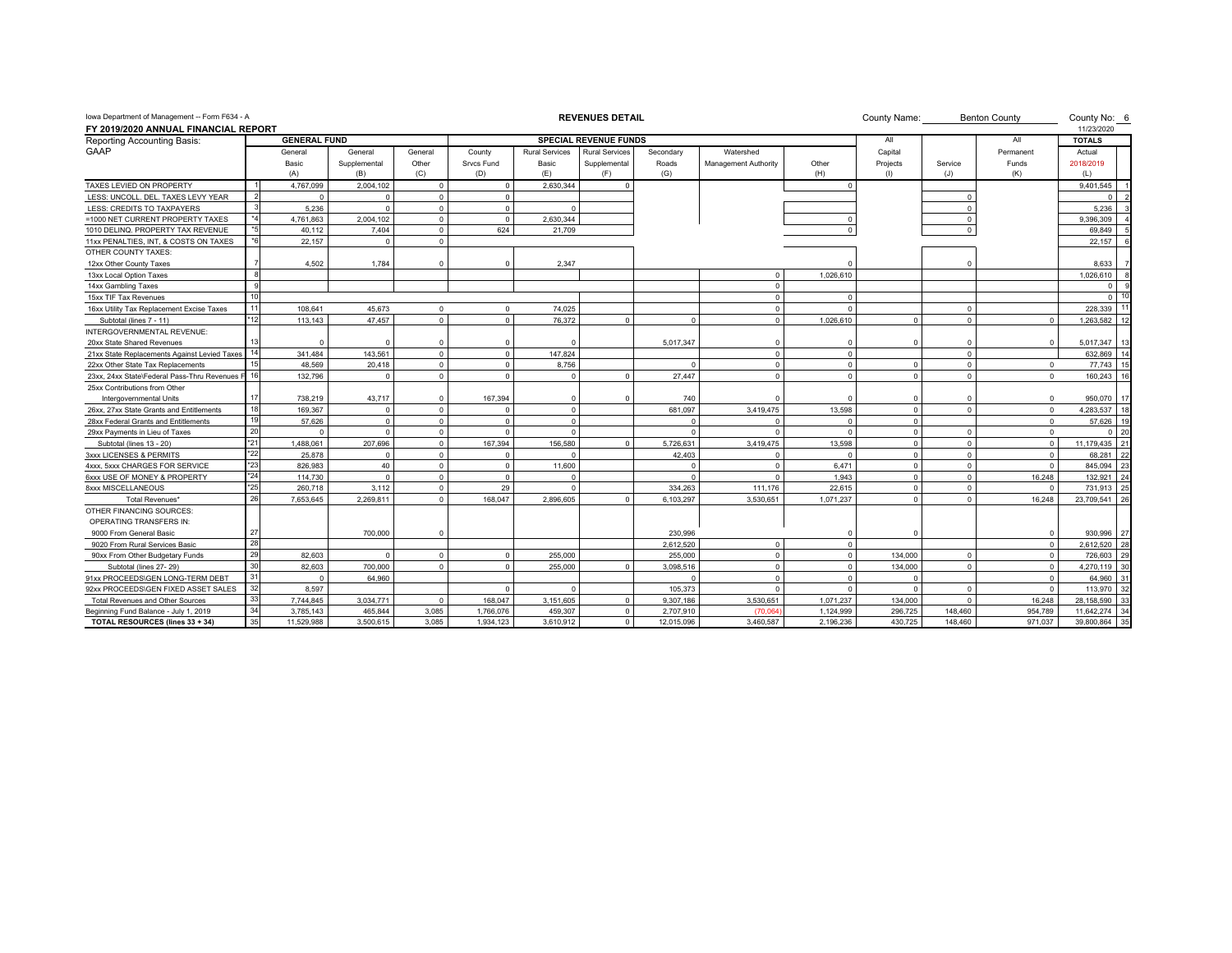| Iowa Department of Management                        |                 |                     |              | County No: 6<br><b>Benton County</b> |             |                       |                              |             |             |             |                   |
|------------------------------------------------------|-----------------|---------------------|--------------|--------------------------------------|-------------|-----------------------|------------------------------|-------------|-------------|-------------|-------------------|
| Form F634 - B (Sheet 1 of 8)                         |                 |                     |              | PUBLIC SAFETY AND LEGAL SERVICES     |             |                       | County Name:                 |             |             |             |                   |
| FY 2019/2020 ANNUAL FINANCIAL REPORT                 |                 |                     |              |                                      |             |                       |                              |             |             |             |                   |
| Reporting Accounting Basis:                          |                 | <b>GENERAL FUND</b> |              |                                      |             |                       | <b>SPECIAL REVENUE FUNDS</b> |             |             | All         |                   |
| <b>GAAP</b>                                          |                 | General             | General      | County                               | MH-DD Srvcs | <b>Rural Services</b> | <b>Rural Services</b>        | Secondary   |             | Permanent   | Actual            |
|                                                      |                 | Basic               | Supplemental | Srvcs Fund                           | Fund        | <b>Basic</b>          | Supplemental                 | Roads       | Other       | Funds       | 2018/2019         |
|                                                      |                 | (A)                 | (B)          | (C)                                  | (D)         | (E)                   | (F)                          | (G)         | (H)         | (K)         | (L)               |
| <b>LAW ENFORCEMENT PROGRAM</b>                       |                 |                     |              |                                      |             |                       |                              |             |             |             |                   |
| 1000 - Uniformed Patrol Services                     |                 | 781,062             | 214,368      | $\Omega$                             |             | $\Omega$              |                              |             | $\Omega$    |             | 995,430           |
| 1010 - Investigations                                | $\mathfrak{p}$  | 127,696             | 43.888       | $\Omega$                             |             |                       |                              |             |             |             | 171.584           |
| 1020 - Unified Law Enforcement                       | 3               |                     |              |                                      |             |                       |                              |             |             |             | 0                 |
| 1030 - Contract Law Enforcement                      | $\Delta$        |                     |              |                                      |             |                       |                              |             |             |             | $\Omega$          |
| 1040 - Law Enforcement Communications                | $5\overline{5}$ | 540,356             | 170,714      | $\mathbf 0$                          |             |                       |                              |             |             |             | 711.070           |
| 1050 - Adult Correctional Services                   | 6               | 920,769             | 187,355      | $\mathbf 0$                          |             |                       |                              |             |             |             | 1,108,124         |
| 1060 - Administration                                | $\overline{7}$  | 453,969             | 105,194      | $\mathbf 0$                          |             |                       |                              |             |             |             | 559,163           |
| Subtotal                                             | 8               | 2,823,852           | 721,519      | $\mathbf 0$                          | $\Omega$    | $\Omega$              | $\Omega$                     | $\Omega$    | $\Omega$    | $\Omega$    | 3,545,371         |
| <b>LEGAL SERVICES PROGRAM</b>                        |                 |                     |              |                                      |             |                       |                              |             |             |             |                   |
| 1100 - Criminal Prosecution                          |                 | 490,444             | 147,718      | $\mathbf 0$                          |             |                       |                              |             | 24,570      |             | 662,732           |
| 1110 - Medical Examinations                          | 10              | 75.165              | $\Omega$     | $\Omega$                             |             |                       |                              |             |             |             | 75,165            |
| 1120 - Child Support Recovery                        | 11              |                     |              |                                      |             |                       |                              |             |             |             | $\mathbf 0$       |
| Subtotal                                             | 12              | 565,609             | 147,718      | $\mathbf 0$                          | $\mathbf 0$ | 0                     | $\mathbf 0$                  | $\mathbf 0$ | 24,570      | $\mathbf 0$ | 737,897<br>12     |
| <b>EMERGENCY SERVICES</b>                            |                 |                     |              |                                      |             |                       |                              |             |             |             |                   |
| 1200 - Ambulance Services                            | 13              | 0                   | $\Omega$     | $\mathbf 0$                          |             |                       |                              |             |             |             | $\mathbf 0$<br>13 |
| 1210 - Emergency Management                          | 14              | $\mathsf 0$         | 47.474       | $\mathbf 0$                          |             |                       |                              |             |             |             | 47,474            |
| 1220 - Fire Protection Services                      | 15              | $\mathbf 0$         | $\mathbf 0$  |                                      |             | 1,742                 |                              |             | 2,000       |             | 3,742<br>15       |
| 1230 - E911 Service Board                            | 16              | 0                   | $\Omega$     | $\mathbf 0$                          |             |                       |                              |             |             |             | $\Omega$          |
| Subtotal                                             | 17              | $\mathbf 0$         | 47,474       | $\mathbf 0$                          | $\Omega$    | 1,742                 | $\mathbf 0$                  | $\mathbf 0$ | 2,000       | $\mathbf 0$ | 51,216<br>17      |
| <b>ASSISTANCE TO DISTRICT COURT</b>                  |                 |                     |              |                                      |             |                       |                              |             |             |             |                   |
| <b>SYSTEM PROGRAM</b>                                |                 |                     |              |                                      |             |                       |                              |             |             |             |                   |
| 1400 - Physical Operations                           | 18              | $\mathbf 0$         | 1,200        | $\mathbf 0$                          |             |                       |                              |             |             |             | 1,200<br>18       |
| 1410 - Research & Other Assistance                   | 19              | $\mathbf 0$         | 5.661        | $\Omega$                             |             |                       |                              |             |             |             | 5.661<br>19       |
| 1420 - Bailiff Services                              | 20              | 0                   | 178,991      |                                      |             |                       |                              |             |             |             | 178,991<br>20     |
| Subtotal                                             | 21              | $\mathbf 0$         | 185,852      | $\mathbf 0$                          | $\Omega$    | 0                     | $\Omega$                     | $\mathbf 0$ | $\mathbf 0$ | $\Omega$    | 185,852<br>21     |
| <b>COURT PROCEEDINGS PROGRAM</b>                     |                 |                     |              |                                      |             |                       |                              |             |             |             |                   |
| 1500 - Juries & Witnesses                            | 22              | 0                   | 20,046       | 0                                    |             |                       |                              |             |             |             | 20,046<br>22      |
| 1510 - (Reserved)                                    | 23              |                     |              |                                      |             |                       |                              |             |             |             | 23                |
| 1520 - Detention Services                            | 24              | $\Omega$            | 1.493        | $\Omega$                             |             |                       |                              |             |             |             | 1,493<br>24       |
| 1530 - Court Costs                                   | 25              |                     |              |                                      |             |                       |                              |             |             |             | 25<br>$\mathbf 0$ |
| 1540 - Service of Civil Papers                       | 26              | $\mathbf 0$         | 1,917        | $\mathbf 0$                          |             |                       |                              |             |             |             | 1,917<br>26       |
| Subtotal                                             | 27              | $\mathbf 0$         | 23.456       | $\mathbf 0$                          | 0           | $\Omega$              | $\Omega$                     | $\mathbf 0$ | $\mathbf 0$ | $\Omega$    | 23.456<br>27      |
| JUVENILE JUSTICE ADMINISTRATION                      |                 |                     |              |                                      |             |                       |                              |             |             |             |                   |
| <b>PROGRAM</b>                                       |                 |                     |              |                                      |             |                       |                              |             |             |             |                   |
| 1600 - Juvenile Victim Restitution                   | 28              |                     |              |                                      |             |                       |                              |             |             |             | 0 <sub>28</sub>   |
| 1610 - Juvenile Representation Services              | 29              | $\mathbf 0$         | 7,533        | $\mathbf 0$                          |             |                       |                              |             |             |             | 7,533<br>29       |
| 1620 - Court-Appointed Attorneys &                   |                 |                     |              |                                      |             |                       |                              |             |             |             |                   |
| Court Costs for Juveniles                            | 30              | $\mathbf 0$         | 10,715       | $\Omega$                             |             |                       |                              |             |             |             | 10,715 30         |
| Subtotal                                             | 31              | $\mathbf 0$         | 18,248       | $\mathbf 0$                          | 0           | 0                     | 0                            | 0           | $\mathbf 0$ | $\mathbf 0$ | 18,248 31         |
| <b>TOTAL - PUBLIC SAFETY &amp; LEGAL SERVICES</b> 32 |                 | 3,389,461           | 1,144,267    | $\mathbf 0$                          | 0           | 1,742                 | $\mathbf 0$                  | $\mathbf 0$ | 26,570      | $\mathbf 0$ | 4,562,040 32      |

| Per FS            | 4,533,728 | 1,742 | 26,570 |
|-------------------|-----------|-------|--------|
| <b>Difference</b> |           |       |        |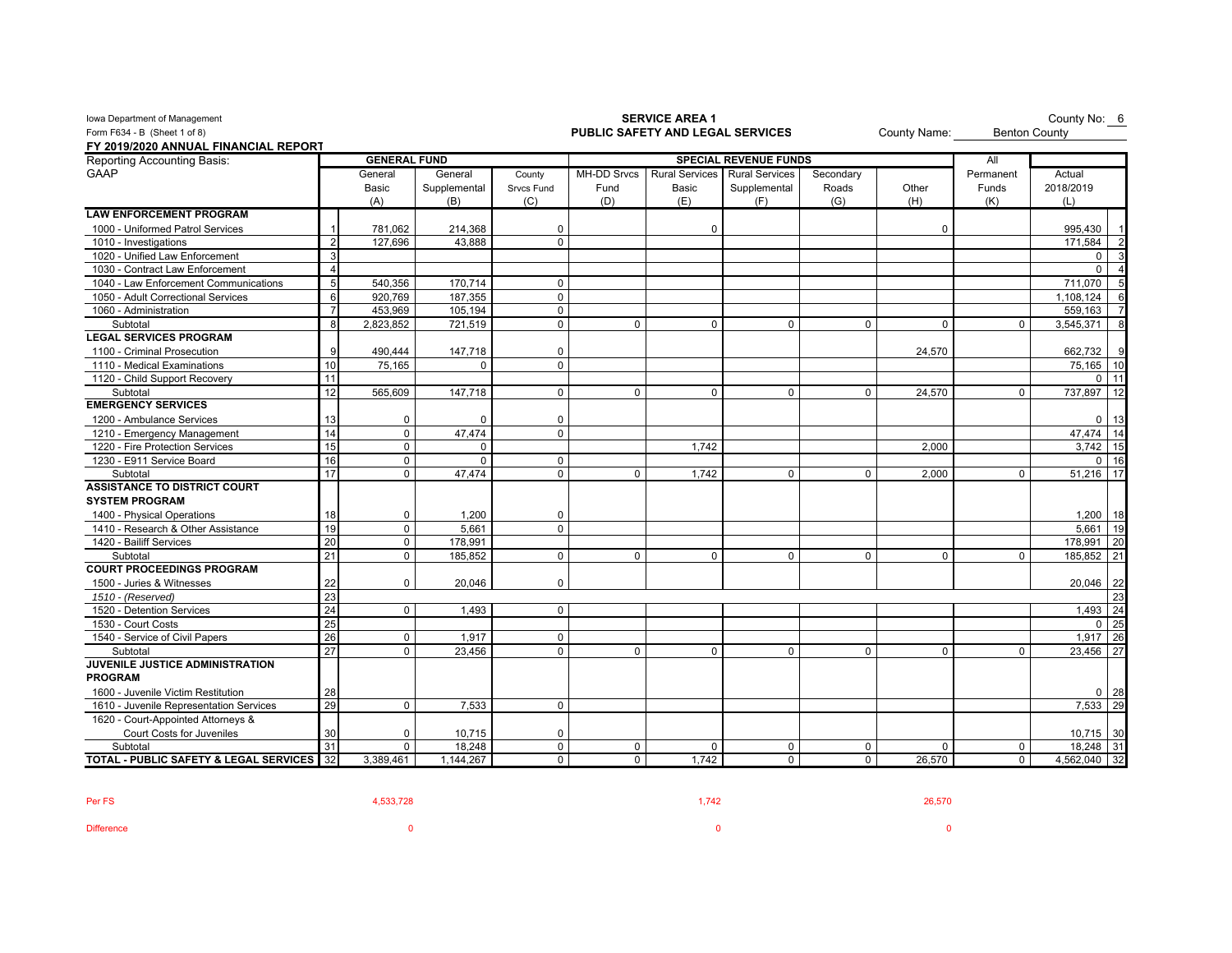| Iowa Department of Management             |    |                     |              |                   |                    | <b>SERVICE AREA 3</b>               |                              | County No: 6<br><b>Benton County</b> |              |             |                   |
|-------------------------------------------|----|---------------------|--------------|-------------------|--------------------|-------------------------------------|------------------------------|--------------------------------------|--------------|-------------|-------------------|
| Form F634 - B (Sheet 2 of 8)              |    |                     |              |                   |                    | PHYSICAL HEALTH AND SOCIAL SERVICES | County Name:                 |                                      |              |             |                   |
| FY 2019/2020 ANNUAL FINANCIAL REPORT      |    |                     |              |                   |                    |                                     |                              |                                      |              |             |                   |
| <b>Reporting Accounting Basis:</b>        |    | <b>GENERAL FUND</b> |              |                   |                    |                                     | <b>SPECIAL REVENUE FUNDS</b> |                                      |              | All         |                   |
| <b>GAAP</b>                               |    | General             | General      | County            | <b>MH-DD Srvcs</b> | <b>Rural Services</b>               | <b>Rural Services</b>        | Secondary                            |              | Permanent   | Actual            |
|                                           |    | Basic               | Supplemental | <b>Srvcs Fund</b> | Fund               | Basic                               | Supplemental                 | Roads                                | Other        | Funds       | 2018/2019         |
|                                           |    | (A)                 | (B)          | (C)               | (D)                | (E)                                 | (F)                          | (G)                                  | (H)          | (K)         | (L)               |
| PHYSICAL HEALTH SERVICES                  |    |                     |              |                   |                    |                                     |                              |                                      |              |             |                   |
| <b>PROGRAM</b>                            |    |                     |              |                   |                    |                                     |                              |                                      |              |             |                   |
| 3000 - Personal & Family Health Services  |    | 36,287              | 0            | 0                 |                    |                                     |                              |                                      |              |             | 36,287            |
| 3010 - Communicable Disease Prevention    |    |                     |              |                   |                    |                                     |                              |                                      |              |             |                   |
| & Control Services                        |    | 54,427              | $\Omega$     |                   |                    |                                     |                              |                                      |              |             | 54,427            |
| 3020 - Sanitation                         | 3  | 93,524              | 21,318       | 0                 |                    |                                     |                              |                                      |              |             | 114,842           |
| 3040 - Health Administration              |    | $\Omega$            | $\Omega$     | $\Omega$          |                    |                                     |                              |                                      |              |             | $\Omega$          |
| 3050 - Support of Hospitals               | 5  |                     |              |                   |                    |                                     |                              |                                      |              |             | $\Omega$          |
| Subtotal                                  | 6  | 184,238             | 21,318       | $\mathbf 0$       | $\Omega$           | $\mathbf 0$                         | $\Omega$                     | $\Omega$                             | $\mathbf{0}$ | $\mathbf 0$ | 205,556           |
| <b>SERVICES TO POOR PROGRAM</b>           |    |                     |              |                   |                    |                                     |                              |                                      |              |             |                   |
| 3100 - Administration                     |    | 51,224              | 2,653        | 0                 |                    |                                     |                              |                                      |              |             | 53,877            |
| 3110 - General Welfare Services           | 8  | 14,278              | 0            | 0                 |                    |                                     |                              |                                      | 0            |             | 14,278            |
| 3120 - Care in County Care Facility       | 9  |                     |              |                   |                    |                                     |                              |                                      |              |             | $\Omega$          |
| Subtotal                                  | 10 | 65,502              | 2,653        | 0                 | $\mathbf 0$        | $\mathbf 0$                         | $\mathbf 0$                  | $\Omega$                             | $\mathbf 0$  | $\Omega$    | 68,155<br>10      |
| <b>SERVICES TO MILITARY VETERANS</b>      |    |                     |              |                   |                    |                                     |                              |                                      |              |             |                   |
| <b>PROGRAM</b>                            |    |                     |              |                   |                    |                                     |                              |                                      |              |             |                   |
| 3200 - Administration                     | 11 | 51,493              | 20,693       | 0                 |                    |                                     |                              |                                      |              |             | 72,186 11         |
| 3210 - General Services to Veterans       | 12 | 11.443              | $\Omega$     | 0                 |                    |                                     |                              |                                      |              |             | 12<br>11.443      |
| Subtotal                                  | 13 | 62,936              | 20,693       | $\Omega$          | $\mathbf 0$        | $\mathbf 0$                         | $\mathbf 0$                  | $\Omega$                             | $\mathbf 0$  | $\Omega$    | 83,629<br>13      |
| <b>CHILDREN'S &amp; FAMILY SERVICES</b>   |    |                     |              |                   |                    |                                     |                              |                                      |              |             |                   |
| <b>PROGRAM</b>                            |    |                     |              |                   |                    |                                     |                              |                                      |              |             |                   |
| 3300 - Youth Guidance                     | 14 | 0                   | 38,215       |                   |                    |                                     |                              |                                      |              |             | 38,215<br>14      |
| 3310 - Family Protective Services         | 15 | $\mathbf 0$         | $\Omega$     | 0                 |                    |                                     |                              |                                      |              |             | 15<br>0           |
| 3320 - Services for Disabled Children     | 16 |                     |              |                   |                    |                                     |                              |                                      |              |             | $\mathbf 0$<br>16 |
| Subtotal                                  | 17 | $\Omega$            | 38,215       | $\Omega$          | $\Omega$           | $\Omega$                            | $\Omega$                     | $\Omega$                             | $\mathbf{0}$ | $\Omega$    | 38,215<br>17      |
| <b>SERVICES TO OTHER ADULTS</b>           |    |                     |              |                   |                    |                                     |                              |                                      |              |             |                   |
| <b>PROGRAM</b>                            |    |                     |              |                   |                    |                                     |                              |                                      |              |             |                   |
| 3400 - Services to the Elderly            | 18 | 479,709             | 73,265       | 0                 |                    |                                     |                              |                                      |              |             | 552,974   18      |
| 3410 - Other Social Services              | 19 |                     |              |                   |                    |                                     |                              |                                      |              |             | 19<br>0           |
| Subtotal                                  | 20 | 479,709             | 73,265       | 0                 | 0                  | $\mathbf 0$                         | $\mathbf 0$                  | $\Omega$                             | $\mathbf 0$  | $\Omega$    | 20<br>552,974     |
| <b>CHEMICAL DEPENDENCY PROGRAM</b>        |    |                     |              |                   |                    |                                     |                              |                                      |              |             |                   |
| 3500 - Treatment Services                 | 21 | 0                   | $\Omega$     | 0                 |                    |                                     |                              |                                      |              |             | $0$ 21            |
| 3510 - Preventive Services                | 22 | $\mathbf 0$         | 3,894        | 0                 |                    |                                     |                              |                                      |              |             | 3,894<br>22       |
| Subtotal                                  | 23 | $\mathbf 0$         | 3.894        | 0                 | 0                  | $\mathbf 0$                         | $\mathbf 0$                  | $\mathbf 0$                          | $\mathbf 0$  | $\mathbf 0$ | 23<br>3,894       |
| <b>TOTAL-PHYSICAL HEALTH &amp; SOCIAL</b> |    |                     |              |                   |                    |                                     |                              |                                      |              |             |                   |
| <b>SERVICES</b>                           | 24 | 792,385             | 160.038      | $\Omega$          | $\Omega$           | $\Omega$                            | $\Omega$                     | $\Omega$                             | $\Omega$     | 0           | 952,423 24        |

Difference 0 0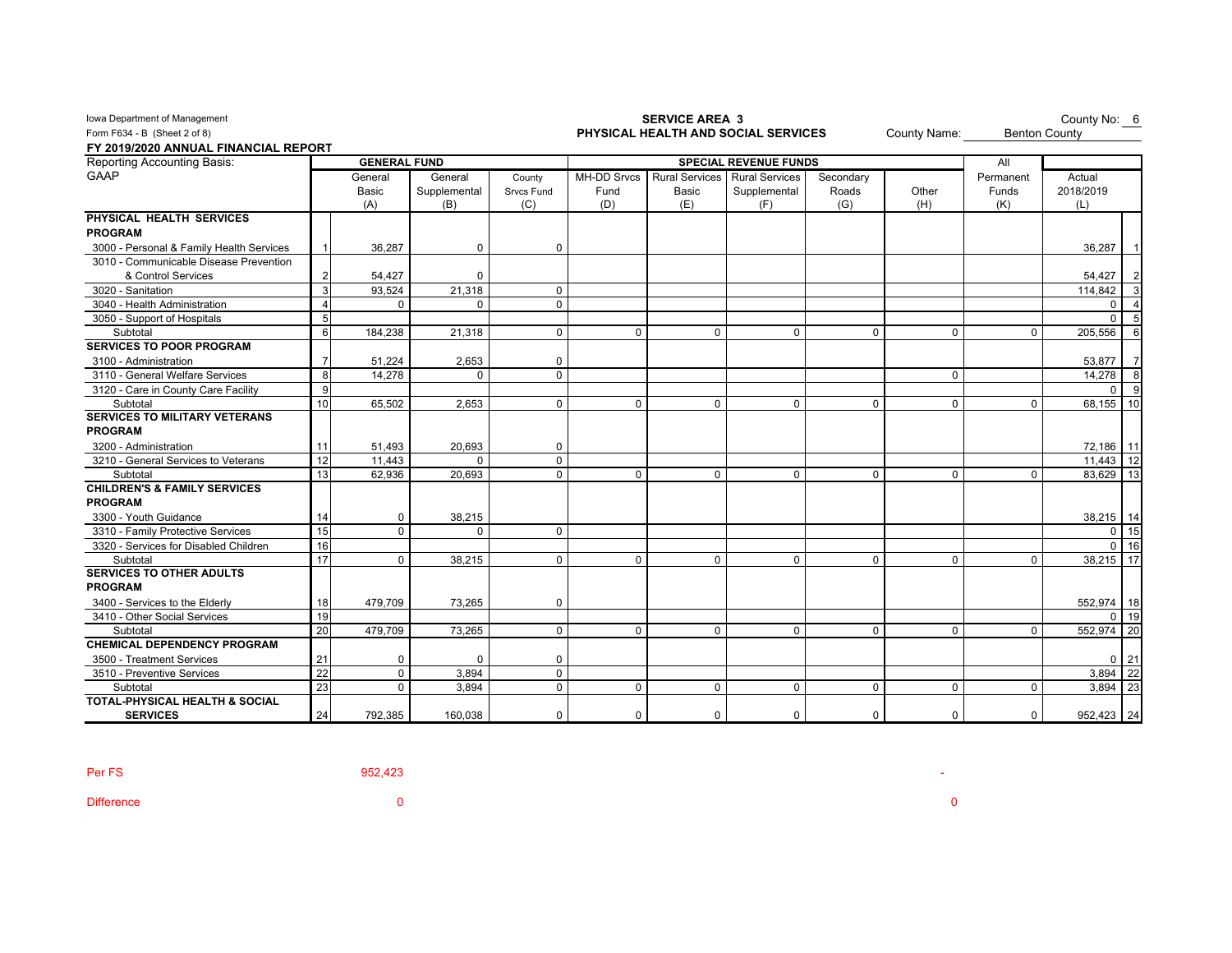Iowa Department of Management Form 634 - B<br>(Sheet 3 of 8)

## **MENTAL HEALTH, MENTAL RETARDATION & DEVELOPMENTAL DISABILITIES**

|                                          |                | <b>GENERAL FUND</b> |              |              |              |
|------------------------------------------|----------------|---------------------|--------------|--------------|--------------|
|                                          |                | General             | General      | General      | County       |
| <b>SERVICES TO PERSONS WITH:</b>         |                | Basic               | Supplemental | Other        | Srvcs Fund   |
|                                          |                | (A)                 | (B)          | (C)          | (D)          |
| 40XX - MENTAL HEALTH PROBLEMS/           |                |                     |              |              |              |
| <b>MENTAL ILLNESS</b>                    |                |                     |              |              |              |
| 400x - Information & Education Services  | $\mathbf{1}$   |                     |              |              |              |
| 402X - Coordination Services             | $\overline{2}$ |                     |              |              | 101,707      |
| 403X- Personal & Environmental Sprt      | $\mathbf{3}$   |                     |              |              |              |
| 404X-Treatment Services                  | $\overline{4}$ |                     |              |              | 36,746       |
| 405X - Vocational & Day Services         | 5 <sub>5</sub> |                     |              |              |              |
| 406X - Lic/Certified Living Arrangements | 6              |                     |              |              | $\Omega$     |
| 407X - Inst/Hospital & Commit Services   | $\overline{7}$ |                     |              |              | 2,482        |
| Subtotal                                 | $\mathbf{8}$   | 0                   | $\mathbf 0$  | 0            | 140,935      |
| <b>41XX - CHRONIC MENTAL ILLNESS</b>     |                |                     |              |              |              |
| 410x - Information & Education Services  | 9              |                     |              |              |              |
| 412X - Coordination Services             | 10             |                     |              |              | $\mathbf{0}$ |
| 413X- Personal & Environmental Sprt      | 11             |                     |              |              | $\mathbf 0$  |
| 414X-Treatment Services                  | 12             |                     |              |              | $\mathbf 0$  |
| 415X - Vocational & Day Services         | 13             |                     |              |              | $\mathbf 0$  |
| 416X - Lic/Certified Living Arrangements | 14             |                     |              |              | $\mathbf 0$  |
| 417X - Inst/Hospital & Commit Services   | 15             |                     |              |              | $\mathbf 0$  |
|                                          | 16             | 0                   | $\mathsf 0$  | 0            |              |
| Subtotal                                 |                |                     |              |              | $\mathbf 0$  |
| <b>42XX - MENTAL RETARDATION</b>         |                |                     |              |              |              |
| 420x - Information & Education Services  | 17             |                     |              |              | $\mathbf{0}$ |
| 422X - Coordination Services             | 18             |                     |              |              | 9.221        |
| 423X- Personal & Environmental Sprt      | 19             |                     |              |              | $\mathbf 0$  |
| 424X-Treatment Services                  | 20             |                     |              |              | $\mathbf 0$  |
| 425X - Vocational & Day Services         | 21             |                     |              |              | $\mathbf 0$  |
| 426X - Lic/Certified Living Arrangements | 22             |                     |              |              | $\mathbf 0$  |
| 427X - Inst/Hospital & Commit Services   | 23             |                     |              |              | $\mathbf{0}$ |
| Subtotal                                 | 24             | 0                   | $\mathbf 0$  | $\mathbf{0}$ | 9,221        |
| <b>43XX - OTHER DEVELOPMENTAL</b>        |                |                     |              |              |              |
| <b>DISABILITIES</b>                      |                |                     |              |              |              |
| 430x - Information & Education Services  | 25             |                     |              |              | $\mathbf 0$  |
| 432X - Coordination Services             | 26             |                     |              |              | 3,610        |
| 433X- Personal & Environmental Sprt      | 27             |                     |              |              | $\mathbf{0}$ |
| 434X-Treatment Services                  | 28             |                     |              |              | $\mathbf 0$  |
| 435X - Vocational & Day Services         | 29             |                     |              |              | $\mathbf 0$  |
| 436X - Lic/Certified Living Arrangements | 30             |                     |              |              | $\mathbf{0}$ |
| 437X - Inst/Hospital & Commit Services   | 31             |                     |              |              | $\mathbf 0$  |
| Subtotal                                 | 32             | $\mathbf 0$         | $\mathbf 0$  | $\mathbf 0$  | 3,610        |
| 44XX - GENERAL ADMINISTRATION            |                |                     |              |              |              |
| 4411 - Direct Administration             | 33             |                     |              |              | 53,530       |
|                                          | 34             |                     |              |              |              |
| 4412 - Purchased Administration          |                |                     |              |              | 0            |
| 4413 - Distrib to Regional Fiscal Agent  |                |                     |              |              | 792,594      |
| Subtotal                                 | 35             | 0                   | $\mathbf 0$  | 0            | 846,124      |
| 45XX - COUNTY PRVD CASE MGMT             |                |                     |              |              |              |
| Subtotal                                 | 36             |                     |              | $\Omega$     | $\mathbf{0}$ |
| 46XX - COUNTY PRVD SERVICES              |                |                     |              |              |              |
| Subtotal                                 | 37             |                     |              |              |              |
| 47XX - BRAIN INJURY                      |                |                     |              |              |              |
| 470x - Information & Education Services  | 38             |                     |              |              |              |
| 472X - Coordination Services             | 39             |                     |              |              |              |
| 473X- Personal & Environmental Sprt      | 40             |                     |              |              |              |
| 474X-Treatment Services                  | 41             |                     |              |              |              |
| 475X - Vocational & Day Services         | 42             |                     |              |              |              |
| 476X - Lic/Certified Living Arrangements | 43             |                     |              |              |              |
| 477X - Inst/Hospital & Commit Services   | 44             |                     |              |              |              |
| Subtotal                                 | 45             | 0                   | $\mathbf 0$  | 0            | $\mathbf 0$  |
| TOTAL - MENTAL HEALTH, MR & DD           | 46             | $\mathbf{0}$        | $\mathbf{0}$ | $\mathbf{0}$ | 999,890      |
|                                          |                |                     |              |              |              |

Per FS 999,890

Difference **0**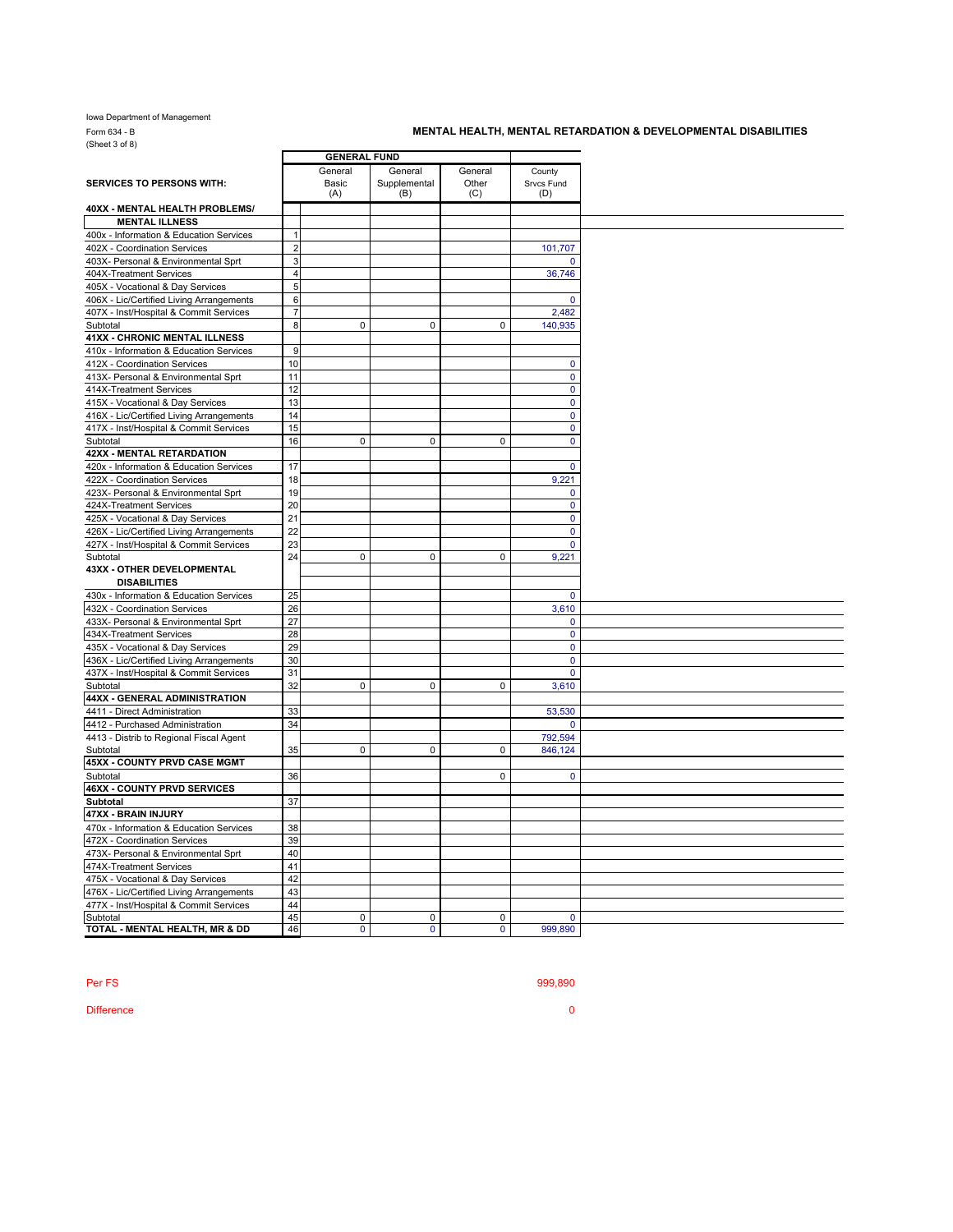| Form F634 - B (Sheet 4 of 8)             |                |                     |              |             |             |                       | <b>COUNTY ENVIRONMENT AND EDUCATION</b> |              | County Name:                | <b>Benton County</b> |           |                 |
|------------------------------------------|----------------|---------------------|--------------|-------------|-------------|-----------------------|-----------------------------------------|--------------|-----------------------------|----------------------|-----------|-----------------|
| FY 2019/2020 ANNUAL FINANCIAL REPORT     |                |                     |              |             |             |                       |                                         |              |                             |                      |           |                 |
| <b>Reporting Accounting Basis:</b>       |                | <b>GENERAL FUND</b> |              |             |             |                       | <b>SPECIAL REVENUE FUNDS</b>            |              |                             |                      | All       |                 |
| <b>GAAP</b>                              |                | General             | General      | General     | County      | <b>Rural Services</b> | <b>Rural Services</b>                   | Secondary    | Watershed                   |                      | Permanent | Actual          |
|                                          |                | Basic               | Supplemental | Other       | Srvcs Fund  | Basic                 | Supplemental                            | Roads        | <b>Management Authority</b> | Other                | Funds     | 2018/2019       |
|                                          |                | (A)                 | (B)          | (C)         | (D)         | (E)                   | (F)                                     | (G)          |                             | (H)                  | (K)       | (L)             |
| ENVIRONMENTAL QUALITY PROGRAM            |                |                     |              |             |             |                       |                                         |              |                             |                      |           |                 |
| 6000 - Natural Resources Conservation    |                | $\Omega$            | $\Omega$     | 0           |             | 0                     |                                         |              | 3,530,842                   | <sup>0</sup>         |           | 3,530,842       |
| 6010 - Weed Eradication                  | $\mathcal{P}$  | $\Omega$            | $\Omega$     | $\mathbf 0$ |             | $\Omega$              |                                         |              |                             | $\Omega$             |           |                 |
| 6020 - Solid Waste Disposal              | 3              | 7,751               | $\Omega$     | $\Omega$    |             | 305,562               |                                         |              | U                           | $\Omega$             |           | 313,313         |
| 6030 - Environmental Restoration         |                | $\Omega$            | $\Omega$     | $\Omega$    |             | $\Omega$              |                                         |              | $\Omega$                    | $\Omega$             |           | $\Omega$        |
| Subtotal                                 | 5              | 7.751               | $\Omega$     | $\mathbf 0$ | $\mathbf 0$ | 305.562               | $\mathbf 0$                             | $\mathbf 0$  | 3,530,842                   | $\Omega$             | $\Omega$  | 3.844.155       |
| <b>CONSERVATION &amp; RECREATION</b>     |                |                     |              |             |             |                       |                                         |              |                             |                      |           |                 |
| <b>SERVICES PROGRAM</b>                  |                |                     |              |             |             |                       |                                         |              |                             |                      |           |                 |
| 6100 - Administration                    |                | 97.634              | 24,087       | $\mathbf 0$ |             | 0                     |                                         |              |                             |                      |           | 121,721<br>6    |
| 6110 - Maintenance & Operations          | $\overline{7}$ | 529,517             | 89,853       | $\mathbf 0$ |             | $\mathbf 0$           |                                         |              |                             | 157,603              | 16,393    | 793,366         |
| 6120 - Recreation & Environmental Educ.  | 8              | 97.544              | 28.687       | $\mathbf 0$ |             | $\mathbf 0$           |                                         |              |                             | $\Omega$             |           | 126.231         |
| Subtotal                                 | 9              | 724,695             | 142,627      | $\mathbf 0$ | $\mathbf 0$ | $\mathbf 0$           | $\mathbf{0}$                            | $\mathbf{0}$ | $\mathbf 0$                 | 157,603              | 16,393    | 1,041,318       |
| <b>ANIMAL CONTROL PROGRAM</b>            |                |                     |              |             |             |                       |                                         |              |                             |                      |           |                 |
| 6200 - Animal Shelter                    | 10             | $\Omega$            | $\Omega$     | $\Omega$    |             | 2,830                 |                                         |              |                             | <sup>0</sup>         |           | 2,830 10        |
| 6210 - Animal Bounties & State           |                |                     |              |             |             |                       |                                         |              |                             |                      |           |                 |
| <b>Apiarist Expenses</b>                 |                | $\Omega$            | $\Omega$     | $\Omega$    |             | $\Omega$              |                                         |              |                             |                      |           | $0$ 11          |
| Subtotal                                 | 12             | $\Omega$            | $\Omega$     | $\mathbf 0$ | $\mathbf 0$ | 2.830                 | $\mathbf 0$                             | $\mathbf{0}$ | $\Omega$                    | $\Omega$             | $\Omega$  | 2,830 12        |
| <b>COUNTY DEVELOPMENT PROGRAM</b>        |                |                     |              |             |             |                       |                                         |              |                             |                      |           |                 |
| 6300 - Land Use & Building Controls      | 13             | 16,521              | $\Omega$     | $\Omega$    |             | 92,398                |                                         |              |                             |                      |           | 108,919 13      |
| 6310 - Housing Rehabilitation & Develop. | 14             | $\Omega$            | $\Omega$     | $\mathbf 0$ |             | $\Omega$              |                                         |              |                             | $\Omega$             |           | $0$ 14          |
| 6320 - Economic Development              | 15             | 24,500              | $\Omega$     | $\mathbf 0$ |             | $\Omega$              |                                         |              |                             | 66,000               |           | 90,500 15       |
| Subtotal                                 | 16             | 41,021              | $\Omega$     | $\mathbf 0$ | 0           | 92,398                | $\mathbf{0}$                            | $\mathbf 0$  | $\Omega$                    | 66,000               |           | 199,419 16      |
| <b>EDUCATIONAL SERVICES PROGRAM</b>      |                |                     |              |             |             |                       |                                         |              |                             |                      |           |                 |
| 6400 - Libraries                         | 17             |                     | $\Omega$     | $\mathbf 0$ |             | 70,800                |                                         |              |                             | 61,500               |           | 132,300 17      |
| 6410 - Historic Preservation             | 18             | 6.860               | $\Omega$     | $\Omega$    |             | $\Omega$              |                                         |              |                             |                      |           | 6.860<br>18     |
| 6420 - Fair & 4-H Clubs                  | 19             | 23.750              | $\Omega$     | $\Omega$    |             | $\Omega$              |                                         |              |                             | $\Omega$             |           | 23,750          |
| 6430 - Fairgrounds                       | 20             | $\Omega$            |              |             |             | $\mathbf 0$           |                                         |              |                             | $\Omega$             |           | 0 <sub>20</sub> |
| 6440 - Memorial Halls                    | 21             |                     |              |             |             |                       |                                         |              |                             | $\Omega$             |           | $0 \mid 21$     |
| 6450 - Other Educational Services        | 22             | $\Omega$            | $\Omega$     | $\mathbf 0$ |             | $\Omega$              |                                         |              |                             |                      |           | 0 <sub>22</sub> |
| Subtotal                                 | 23             | 30,610              | $\Omega$     | $\mathbf 0$ | $\mathbf 0$ | 70,800                | $\mathbf 0$                             | $\Omega$     | $\Omega$                    | 61,500               |           | 162,910 23      |
| TOTAL - COUNTY ENVIRONMENT AND           |                |                     |              |             |             |                       |                                         |              |                             |                      |           |                 |
| <b>EDUCATION</b>                         | 24             | 804.077             | 142.627      | $\mathbf 0$ | $\mathbf 0$ | 471,590               | $\mathbf 0$                             | $\mathbf{0}$ | 3.530.842                   | 285.103              | 16.393    | 5,250,632 24    |

Per FS 2001,496 3,530,842 301,496 3,530,842 301,496 Difference and the state of the state of the state of the state of the state of the state of the state of the state of the state of the state of the state of the state of the state of the state of the state of the state of

## Iowa Department of Management **SERVICE AREA 6**

County No: 6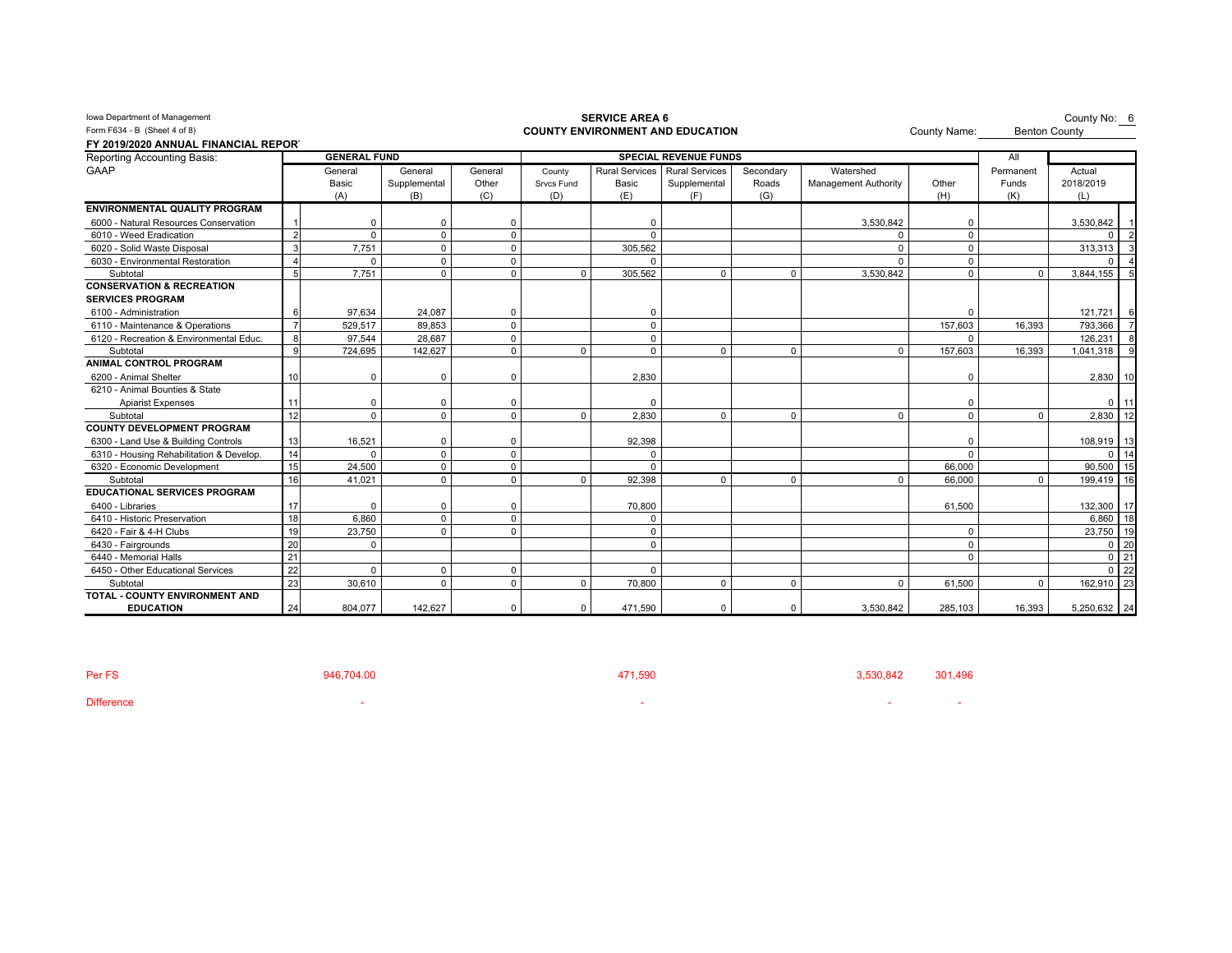| Form F634 - B (Sheet 5 of 8)              |                |                     |              |          |            | <b>ROADS &amp; TRANSPORTATION</b> | County Name:                 |           | <b>Benton County</b> |             |              |        |
|-------------------------------------------|----------------|---------------------|--------------|----------|------------|-----------------------------------|------------------------------|-----------|----------------------|-------------|--------------|--------|
| FY 2019/2020 ANNUAL FINANCIAL REPORT      |                |                     |              |          |            |                                   |                              |           |                      |             |              |        |
| Reporting Accounting Basis:               |                | <b>GENERAL FUND</b> |              |          |            |                                   | <b>SPECIAL REVENUE FUNDS</b> |           |                      | All         |              |        |
| <b>GAAP</b>                               |                | General             | General      | General  | County     | <b>Rural Services</b>             | <b>Rural Services</b>        | Secondary |                      | Permanent   | Actual       |        |
|                                           |                | Basic               | Supplemental | Other    | Srvcs Fund | Basic                             | Supplemental                 | Roads     | Other                | Funds       | 2018/2019    |        |
|                                           |                | (A)                 | (B)          | (C)      | (D)        | (E)                               | (F)                          | (G)       | (H)                  | (K)         | (L)          |        |
| <b>SECONDARY ROADS ADMINISTRATION</b>     |                |                     |              |          |            |                                   |                              |           |                      |             |              |        |
| & ENGINEERING PROGRAM                     |                |                     |              |          |            |                                   |                              |           |                      |             |              |        |
| 7000 - Administration                     |                |                     |              |          |            |                                   |                              | 180.872   |                      |             | 180,872 1    |        |
| 7010 - Engineering                        | $\mathfrak{p}$ |                     |              |          |            |                                   |                              | 524,735   |                      |             | 524,735 2    |        |
| Subtotal                                  | 3              | 0                   | 0            | 0        | $\Omega$   | 0                                 | 0                            | 705.607   | 0                    |             | 705,607      |        |
| <b>ROADWAY MAINTENANCE PROGRAM</b>        |                |                     |              |          |            |                                   |                              |           |                      |             |              |        |
| 7100 - Bridges & Culverts                 |                |                     |              |          |            |                                   |                              | 106.319   |                      |             | 106,319 4    |        |
| 7110 - Roads                              | 5              |                     |              |          |            |                                   |                              | 4.587.608 |                      |             | 4,587,608    | - 5    |
| 7120 - Snow & Ice Control                 | 6              |                     |              |          |            |                                   |                              | 527.090   |                      |             | 527,090      |        |
| 7130 - Traffic Controls                   |                |                     |              |          |            |                                   |                              | 187.435   |                      |             | 187.435      |        |
| 7140 - Road Clearing                      | 8              |                     |              |          |            |                                   |                              | 334,352   |                      |             | 334,352      |        |
| Subtotal                                  | 9              | $\Omega$            | $\Omega$     | $\Omega$ | $\Omega$   |                                   | $\Omega$                     | 5,742,804 | $\Omega$             |             | 5,742,804    | - 9    |
| <b>GENERAL ROADWAY EXPENDITURES</b>       |                |                     |              |          |            |                                   |                              |           |                      |             |              |        |
| <b>PROGRAM</b>                            |                |                     |              |          |            |                                   |                              |           |                      |             |              |        |
| 7200 - New Equipment                      |                |                     |              |          |            |                                   |                              | 409,463   |                      |             | 409,463 10   |        |
| 7210 - Equipment Operations               |                |                     |              |          |            |                                   |                              | .542,444  |                      |             | 1,542,444 11 |        |
| 7220 - Tools, Materials & Supplies        | 12             |                     |              |          |            |                                   |                              | 144,002   |                      |             | 144,002 12   |        |
| 7230 - Real Estate & Buildings            | 13             |                     |              |          |            |                                   |                              | 63.921    |                      |             | 63,921 13    |        |
| Subtotal                                  | 14             | $\Omega$            | 0            | $\Omega$ | $\Omega$   |                                   | $\Omega$                     | 2,159,830 | $\Omega$             |             | 2,159,830 14 |        |
| <b>MASS TRANSIT PROGRAM</b>               |                |                     |              |          |            |                                   |                              |           |                      |             |              |        |
| 7300 - Air Transportation                 | 15             |                     |              |          |            |                                   |                              |           |                      |             |              | $0$ 15 |
| 7310 - Ground Transportation              | 16             |                     |              |          |            |                                   |                              |           |                      |             |              | $0$ 16 |
| Subtotal                                  | 17             | 0                   | $\Omega$     | 0        | $\Omega$   | 0                                 | 0                            |           | $\Omega$             |             |              | $0$ 17 |
| <b>TOTAL - ROADS &amp; TRANSPORTATION</b> | 18             | $\mathbf 0$         | $\mathbf 0$  | 0        | $\Omega$   |                                   | $\mathbf 0$                  | 8.608.241 | $\mathbf 0$          | $\mathbf 0$ | 8,608,241 18 |        |

## **Iowa Department of Management SERVICE AREA 7 SERVICE AREA 7**

County No:  $6$ 

Per FS 8,608,241

Difference 0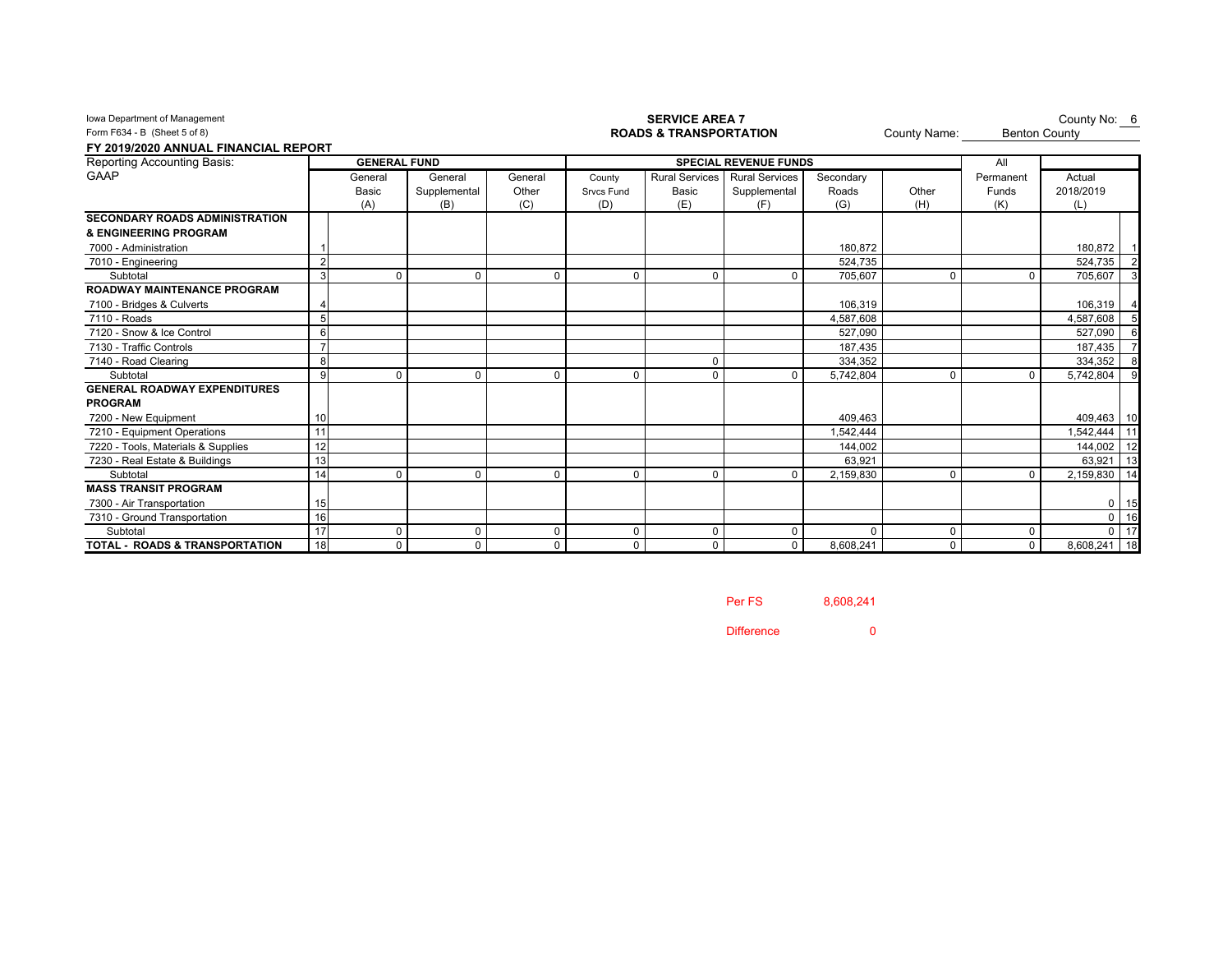| Iowa Department of Management          |                     |              |          |            | <b>SERVICE AREA 8</b>                   |                              |           |              |           | County No: 6         |
|----------------------------------------|---------------------|--------------|----------|------------|-----------------------------------------|------------------------------|-----------|--------------|-----------|----------------------|
| Form F634 - B (Sheet 6 of 8)           |                     |              |          |            | <b>GOVERNMENT SERVICES TO RESIDENTS</b> |                              |           | County Name: |           | <b>Benton County</b> |
| FY 2019/2020 ANNUAL FINANCIAL REPORT   |                     |              |          |            |                                         |                              |           |              |           |                      |
| Reporting Accounting Basis:            | <b>GENERAL FUND</b> |              |          |            |                                         | <b>SPECIAL REVENUE FUNDS</b> |           |              | All       |                      |
| <b>GAAP</b>                            | General             | General      | General  | County     | <b>Rural Services</b>                   | <b>Rural Services</b>        | Secondary |              | Permanent | Actual               |
|                                        | Basic               | Supplemental | Other    | Srvcs Fund | Basic                                   | Supplemental                 | Roads     | Other        | Funds     | 2018/2019            |
|                                        | (A)                 | (B)          | (C)      | (D)        | (E)                                     | (F)                          | (G)       | (H)          | (K)       | (L)                  |
| <b>REPRESENTATION SERVICES PROGRAM</b> |                     |              |          |            |                                         |                              |           |              |           |                      |
| 8000 - Elections Administration        |                     | 216,707      |          |            |                                         |                              |           |              |           | 216,707              |
| 8010 - Local Elections                 |                     | 44,413       |          |            |                                         |                              |           |              |           | 44,413               |
| 8020 - Township Officials              |                     |              |          |            | 5,273                                   |                              |           |              |           | 5,273                |
| Subtotal                               |                     | 261,120      | $\Omega$ |            | 5.273                                   | $\mathbf 0$                  |           | $\Omega$     | O         | 266,393              |
| <b>STATE ADMINISTRATIVE SERVICES</b>   |                     |              |          |            |                                         |                              |           |              |           |                      |
| 8100 - Motor Vehicle Registrations     |                     |              |          |            |                                         |                              |           |              |           |                      |
| & Licensing                            | 185,565             | 71,794       |          |            |                                         |                              |           |              |           | 257,359              |
| 8101-Drivers License Services          | 53,629              | 18,617       |          |            |                                         |                              |           |              |           | 72,246               |
| 8110 - Recording of Public Documents   | 161,232             | 56,789       |          |            |                                         |                              |           | 1,259        |           | 219,280              |
| Subtotal                               | 400,426             | 147,200      | $\Omega$ |            | $\Omega$                                | $\Omega$                     |           | 1,259        |           | 548,885              |
| <b>TOTAL - GOVERNMENT SERVICES TO</b>  |                     |              |          |            |                                         |                              |           |              |           |                      |
| <b>RESIDENTS</b>                       | 400,426             | 408,320      | $\Omega$ |            | 5,273                                   | 0                            |           | 1,259        | $\Omega$  | 815,278 9            |

1,259 1,259 1,259 1,259 1,259 1,259 1,259 1,259 1,259 1,259 1,259 1,259 1,259 1,259 1,259 1,259 1,259 1,259 1,

Difference 0 0 0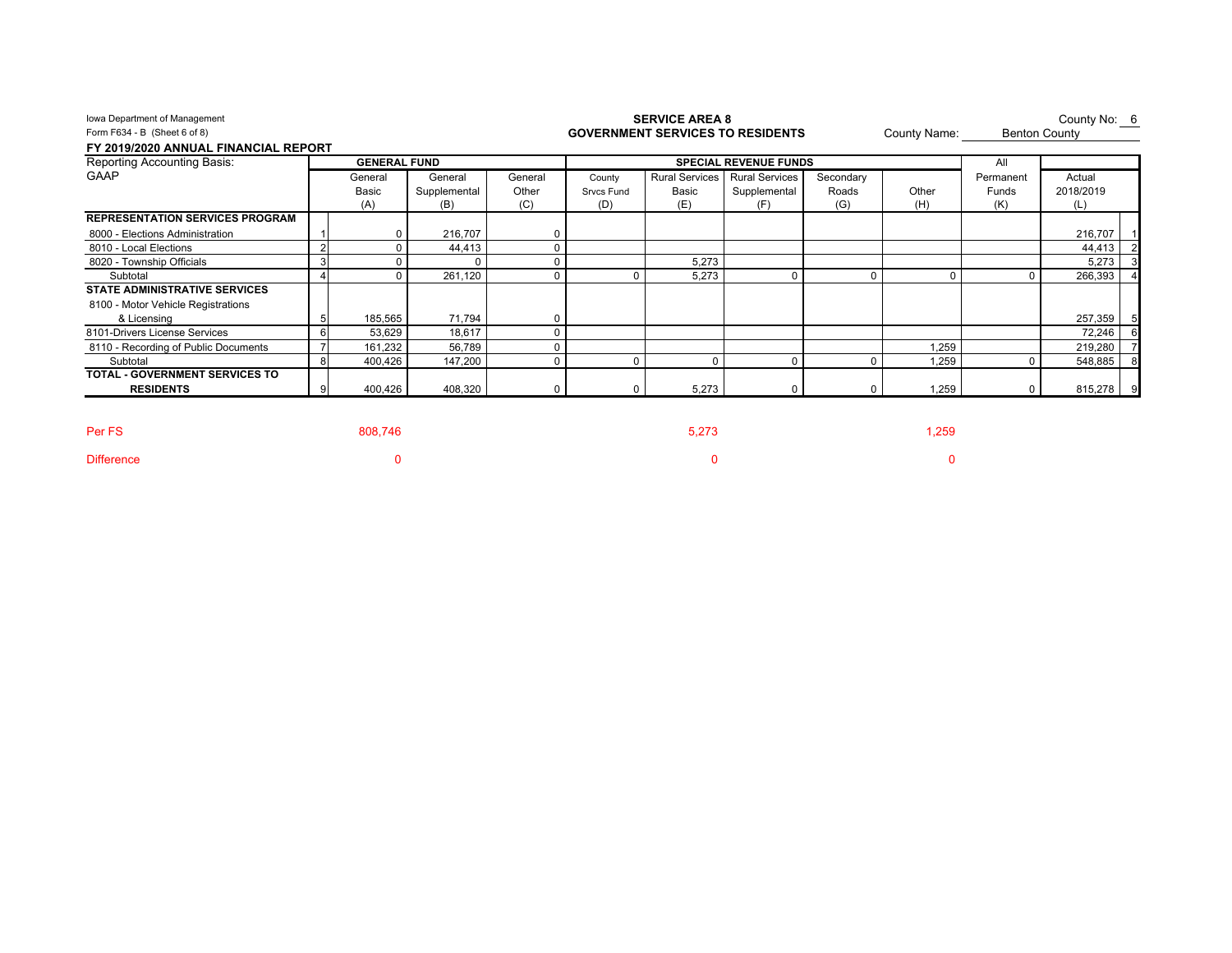| Iowa Department of Management<br>Form F634 - B (Sheet 7 of 8)<br>FY 2019/2020 ANNUAL FINANCIAL REPORT |    |                     |              |          |                   | <b>SERVICE AREA 9</b><br><b>ADMINISTRATION</b> |                              |           | County Name: | <b>Benton County</b> | County No: 6    |
|-------------------------------------------------------------------------------------------------------|----|---------------------|--------------|----------|-------------------|------------------------------------------------|------------------------------|-----------|--------------|----------------------|-----------------|
| Reporting Accounting Basis:                                                                           |    | <b>GENERAL FUND</b> |              |          |                   |                                                | <b>SPECIAL REVENUE FUNDS</b> |           |              | All                  |                 |
| GAAP                                                                                                  |    | General             | General      | General  | County            | <b>Rural Services</b>                          | <b>Rural Services</b>        | Secondary |              | Permanent            | Actual          |
|                                                                                                       |    | <b>Basic</b>        | Supplemental | Other    | <b>Srvcs Fund</b> | Basic                                          | Supplemental                 | Roads     | Other        | Funds                | 2018/2019       |
|                                                                                                       |    | (A)                 | (B)          | (C)      | (D)               | (E)                                            | (F)                          | (G)       | (H)          | (K)                  | (L)             |
| POLICY & ADMINISTRATION PROGRAM                                                                       |    |                     |              |          |                   |                                                |                              |           |              |                      |                 |
| 9000 - General County Management                                                                      |    | 162,162             | 61,264       | 0        |                   |                                                |                              |           |              |                      | 223,426         |
| 9010 - Administrative Management                                                                      |    |                     |              |          |                   |                                                |                              |           |              |                      |                 |
| Services                                                                                              |    | 204,214             | 55,981       | 0        |                   |                                                |                              |           |              |                      | 260,195<br>2    |
| 9020 - Treasury Management Services                                                                   | 3  | 125,002             | 49,838       | $\Omega$ |                   |                                                |                              |           |              |                      | 174,840         |
| 9030 - Other Policy & Administration                                                                  |    | 85,250              | $\Omega$     | $\Omega$ |                   |                                                |                              |           |              |                      | 85,250          |
| Subtotal                                                                                              | 5  | 576,628             | 167,083      | $\Omega$ |                   | $\sqrt{ }$                                     | $\Omega$                     |           | $\Omega$     |                      | -5<br>743,711   |
| <b>CENTRAL SERVICES PROGRAM</b>                                                                       |    |                     |              |          |                   |                                                |                              |           |              |                      |                 |
| 9100 - General Services                                                                               | 6  | 265,377             | 38,087       | 0        |                   |                                                |                              |           | 10,617       |                      | 314,081<br>6    |
| 9110 - Data Processing Services                                                                       |    | 216,920             | 24,462       | $\Omega$ |                   |                                                |                              |           | 111,440      |                      | 352,822         |
| 91200 Geographical Information Systems                                                                | 8  | 106.304             |              |          |                   |                                                |                              |           |              |                      | 106.304<br>8    |
| Subtotal                                                                                              | 9  | 588,601             | 62,549       | $\Omega$ | $\Omega$          | $\Omega$                                       | $\Omega$                     |           | 122,057      |                      | 773,207         |
| <b>RISK MANAGEMENT SERVICES</b>                                                                       |    |                     |              |          |                   |                                                |                              |           |              |                      |                 |
| <b>PROGRAM</b>                                                                                        |    |                     |              |          |                   |                                                |                              |           |              |                      |                 |
| 9200 - Tort Liability                                                                                 | 10 | $\Omega$            | 122,598      | 0        |                   | 4,416                                          |                              |           | 0            |                      | 127,014<br>10   |
| 9210 - Safety of Workplace                                                                            | 11 | 4,989               | 217,923      | $\Omega$ |                   | 217                                            |                              |           | 0            |                      | 11<br>223,129   |
| 9220 - Fidelity of Public Officers                                                                    | 12 | $\Omega$            | 3,588        | $\Omega$ |                   | $\mathbf 0$                                    |                              |           | 0            |                      | 12<br>3,588     |
| 9230 - Unemployment Compensation                                                                      | 13 |                     | 8,175        | 0        |                   | 81                                             |                              |           | 0            |                      | 8,256<br>13     |
| Subtotal                                                                                              | 14 | 4,989               | 352,284      | $\Omega$ | $\Omega$          | 4,714                                          | 0                            |           | $\Omega$     | U                    | 361,987<br>14   |
| <b>TOTAL - ADMINISTRATION</b>                                                                         | 15 | 1,170,218           | 581,916      | $\Omega$ | $\Omega$          | 4,714                                          | 0                            | $\Omega$  | 122,057      | 0                    | 15<br>1,878,905 |

| Per FS            | 1,752,134 | 4.714 | 122,057 |
|-------------------|-----------|-------|---------|
| <b>Difference</b> |           |       |         |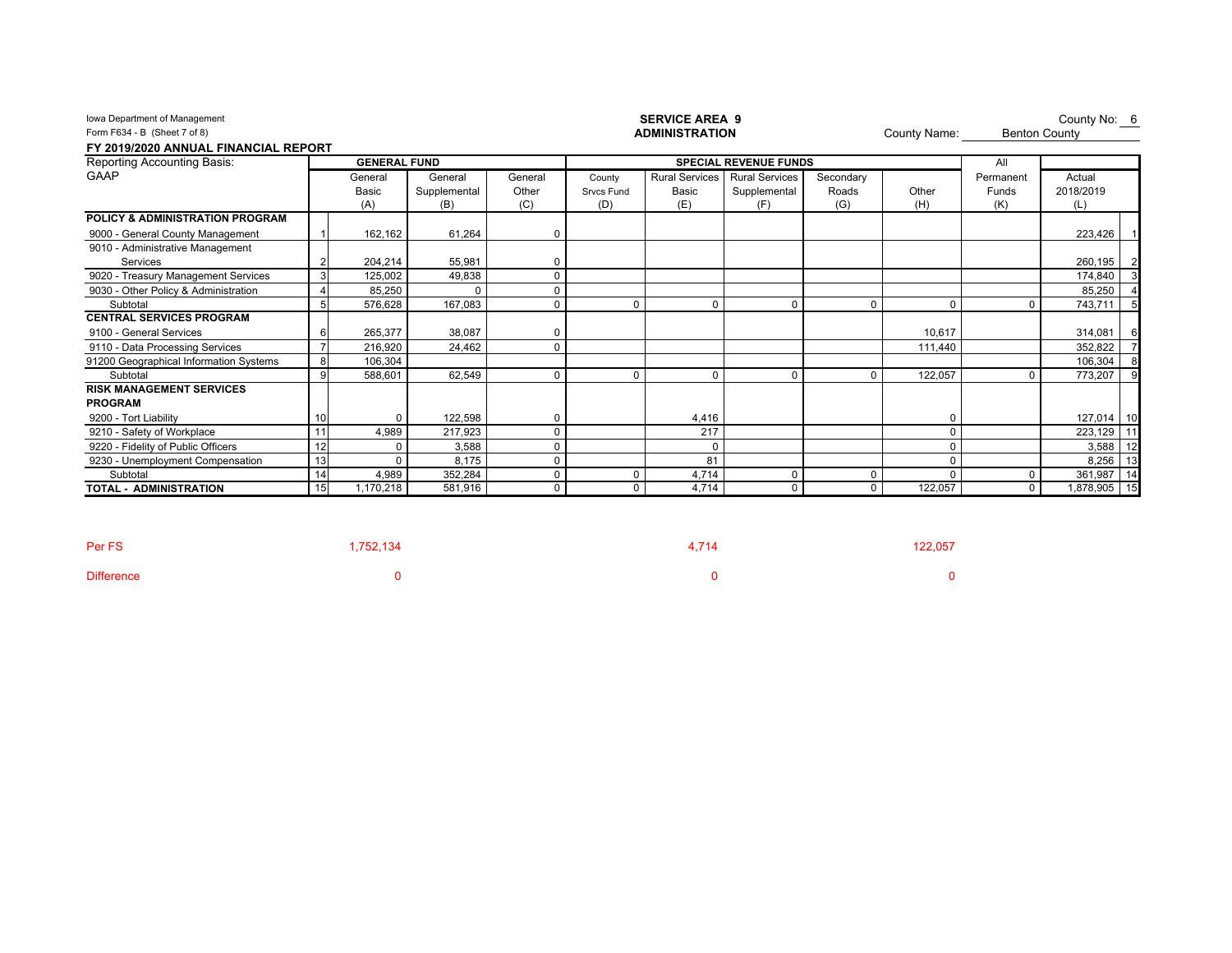| lowa Department of Management -- Form F634 - B (Sheet 8 of 8)<br>County Name:<br><b>SERVICE AREA 0</b><br><b>Benton County</b><br>County No:<br>$6\overline{6}$<br>NONPROGRAM EXPENDITURES, DISBURSEMENTS AND OTHER FINANCING USES |    |                     |              |              |              |                       |                              |              |              |             |                    |              |                |               |    |
|------------------------------------------------------------------------------------------------------------------------------------------------------------------------------------------------------------------------------------|----|---------------------|--------------|--------------|--------------|-----------------------|------------------------------|--------------|--------------|-------------|--------------------|--------------|----------------|---------------|----|
| FY 2019/2020 ANNUAL FINANCIAL REPORT                                                                                                                                                                                               |    |                     |              |              |              |                       |                              |              |              |             |                    |              |                |               |    |
| Reporting Accounting Basis:                                                                                                                                                                                                        |    | <b>GENERAL FUND</b> |              |              |              |                       | <b>SPECIAL REVENUE FUNDS</b> |              |              |             | All                | All          | All            | <b>TOTALS</b> |    |
| <b>GAAP</b>                                                                                                                                                                                                                        |    | General             | General      | General      | County       | <b>Rural Services</b> | <b>Rural Services</b>        | Secondary    |              |             | Capital            | Debt         | Permanent      | Actual        |    |
|                                                                                                                                                                                                                                    |    | Basic               | Supplemental | Other        | Srvcs Fund   | Basic                 | Supplemental                 | Roads        |              | Other       | Projects           | Service      | Funds          | 2018/2019     |    |
| <b>NONPROGRAM CURRENT EXPENDITURES</b>                                                                                                                                                                                             |    | (A)                 | (B)          | (C)          | (D)          | (E)                   | (F)                          | (G)          |              | (H)         | $\left($ $\right)$ | (J)          | (K)            | (L)           |    |
| 0010 - County Farm Operations                                                                                                                                                                                                      |    |                     |              |              |              |                       |                              |              |              |             |                    |              |                | $\Omega$      |    |
| 0020 - Interest on Short-Term Debt                                                                                                                                                                                                 | 2  |                     |              |              |              |                       |                              |              |              |             |                    |              |                | $\Omega$      |    |
| 0030 - Other Nonprogram Current                                                                                                                                                                                                    | 3  | 106,780             |              |              |              |                       |                              |              |              |             |                    |              |                | 106,780       |    |
| 0040 - Other County Enterprises                                                                                                                                                                                                    |    |                     |              |              |              |                       |                              |              |              |             |                    |              |                | $\Omega$      |    |
| TOTAL - NONPROGRAM CURRENT                                                                                                                                                                                                         |    | 106,780             | $\Omega$     | $\Omega$     | $\Omega$     | $\Omega$              | $\Omega$                     | $\Omega$     |              |             |                    |              | $\Omega$       | 106,780       |    |
| <b>LONG-TERM DEBT SERVICE</b>                                                                                                                                                                                                      |    |                     |              |              |              |                       |                              |              |              |             |                    |              |                |               |    |
| 0100 - Principal                                                                                                                                                                                                                   |    |                     |              |              |              | $\Omega$              |                              |              |              |             |                    | $\Omega$     |                | - 0           |    |
| 0110 - Interest and Fiscal Charges                                                                                                                                                                                                 |    |                     |              |              |              | $\mathbf{0}$          |                              |              |              | $\Omega$    |                    | $\mathbf{0}$ |                | $\Omega$      |    |
| TOTAL - LONG-TERM DEBT SERVICE                                                                                                                                                                                                     |    | $\Omega$            | $\Omega$     | $\Omega$     | $\Omega$     | $\Omega$              | $^{\circ}$                   | $\Omega$     |              | $\Omega$    |                    | $\Omega$     | $\Omega$       | $\Omega$      |    |
| <b>CAPITAL PROJECTS</b>                                                                                                                                                                                                            |    |                     |              |              |              |                       |                              |              |              |             |                    |              |                |               |    |
| 0200 - Roadway Construction                                                                                                                                                                                                        |    |                     |              |              |              |                       |                              | 1,212,302    |              | $\Omega$    |                    |              |                | 1,212,302     |    |
| 0210 - Conservation Land Acquisition & Dev                                                                                                                                                                                         | 10 | $\mathbf 0$         |              |              |              |                       |                              |              |              | $\mathbf 0$ | 105,000            |              |                | 105.000       | 10 |
| 0220 - Other Capital Projects                                                                                                                                                                                                      |    | $\Omega$            |              |              |              |                       |                              |              |              | $\Omega$    | $\Omega$           |              |                | $\Omega$      | 11 |
| TOTAL - CAPITAL PROJECTS                                                                                                                                                                                                           | 12 | $\Omega$            | $\Omega$     | $\mathbf{0}$ | $\mathbf 0$  | $\overline{0}$        | $^{\circ}$                   | 1.212.302    | $\Omega$     | $\Omega$    | 105,000            |              | $^{\circ}$     | 1.317.302     | 12 |
| <b>EXPENDITURES SUMMARY</b>                                                                                                                                                                                                        |    |                     |              |              |              |                       |                              |              |              |             |                    |              |                |               |    |
| - Total Public Safety and Legal Services                                                                                                                                                                                           |    | 3,389,461           | 1,144,267    | $\mathbf 0$  | $^{\circ}$   | 1,742                 | $\overline{0}$               | $\mathbf{0}$ | $^{\circ}$   | 26,570      |                    |              | $\Omega$       | 4,562,040     | 13 |
| - Total Physical Health and Social Services                                                                                                                                                                                        | 14 | 792,385             | 160,038      | $\mathbf{0}$ | $^{\circ}$   | $\Omega$              | $\mathbf 0$                  | $\mathbf{0}$ | $\mathbf{0}$ | $\Omega$    |                    |              | $^{\circ}$     | 952,423       | 14 |
| - Total Mental Health, MR & DD                                                                                                                                                                                                     |    | $\Omega$            |              | $\Omega$     | 999.890      | $\Omega$              | $\mathbf{0}$                 | $\Omega$     | $\Omega$     |             |                    |              | $\Omega$       | 999,890       | 15 |
| - Total County Environment and Education                                                                                                                                                                                           |    | 804,077             | 142,627      | $\Omega$     | $\Omega$     | 471,590               | $\mathbf{0}$                 | $\Omega$     | 3,530,842    | 285,103     |                    |              | 16,393         | 5,250,632     | 16 |
| - Total Roads & Transportation                                                                                                                                                                                                     | 17 | $\Omega$            | $\Omega$     | $\mathbf 0$  | $\mathbf{0}$ | $\Omega$              | $^{\circ}$                   | 8.608.241    | $\mathbf 0$  |             |                    |              | $^{\circ}$     | 8.608.241     | 17 |
| - Total Government Services to Residents                                                                                                                                                                                           | 18 | 400.426             | 408.320      | $\mathbf{0}$ | $\mathbf 0$  | 5.273                 | $\mathbf{0}$                 | $\Omega$     | $\Omega$     | 1.259       |                    |              | $\Omega$       | 815.278       | 18 |
| - Total Administration                                                                                                                                                                                                             | 19 | 1,170,218           | 581,916      | $\mathbf{0}$ | $\mathbf{0}$ | 4,714                 | $^{\circ}$                   | $\Omega$     | $\Omega$     | 122,057     |                    |              | $\overline{0}$ | 1,878,905     | 19 |
| - Total Nonprogram Current                                                                                                                                                                                                         | 20 | 106.780             | $\mathbf 0$  | $\mathbf{0}$ | $\mathbf 0$  | $\overline{0}$        | $^{\circ}$                   | $\Omega$     | $\mathbf{0}$ | $\Omega$    |                    |              | $\overline{0}$ | 106.780       | 20 |
| - Total Long-Term Debt Service                                                                                                                                                                                                     | 21 | $\Omega$            | $\Omega$     | $\mathbf{0}$ | $\mathbf 0$  | $\overline{0}$        | $\mathbf{0}$                 | $\Omega$     | $\Omega$     | $\Omega$    |                    | $\Omega$     | $\overline{0}$ | $\Omega$      | 21 |
| - Total Capital Projects                                                                                                                                                                                                           | 22 | $\Omega$            | $\Omega$     | $\Omega$     | $\Omega$     | $\Omega$              | $\mathbf{0}$                 | 1,212,302    | $\Omega$     | $\Omega$    | 105,000            |              | $\Omega$       | 1,317,302     | 22 |
| TOTAL - ALL EXPENDITURES (lines13-22)                                                                                                                                                                                              | 23 | 6,663,347           | 2,437,168    | $\Omega$     | 999.890      | 483.319               | $\Omega$                     | 9,820,543    | 3.530.842    | 434.989     | 105,000            | $\Omega$     | 16.393         | 24,491,491    | 23 |
| OTHER BUDGETARY FINANCING USES                                                                                                                                                                                                     |    |                     |              |              |              |                       |                              |              |              |             |                    |              |                |               |    |
| <b>OPERATING TRANSFERS OUT</b>                                                                                                                                                                                                     |    |                     |              |              |              |                       |                              |              |              |             |                    |              |                |               |    |
| - To General Supplemental                                                                                                                                                                                                          | 24 | 700.000             | $\mathbf 0$  |              |              |                       |                              |              |              | $\Omega$    |                    |              |                | 700.000       | 24 |
| - To Rural Services Supplemental                                                                                                                                                                                                   | 25 | $\Omega$            | $\mathbf 0$  |              |              |                       |                              |              |              | $\Omega$    |                    |              |                | $\Omega$      | 25 |
| - To Secondary Roads                                                                                                                                                                                                               | 26 | 230,996             | $\mathsf 0$  |              |              | 2,612,520             |                              |              |              | 255,000     |                    |              |                | 3,098,516     | 26 |
| - To Other Budgetary Funds                                                                                                                                                                                                         | 27 | $\Omega$            | $\Omega$     |              |              |                       |                              |              |              | 337,603     | $\Omega$           | 134.000      |                | 471.603       | 27 |
| TOTAL OPERATING TRANSFERS OUT                                                                                                                                                                                                      | 28 | 930,996             | $\mathbf 0$  | $\mathbf 0$  | $^{\circ}$   | 2,612,520             | $^{\circ}$                   | $\Omega$     |              | 592,603     | $\Omega$           | 134,000      | $\overline{0}$ | 4,270,119     | 28 |
| <b>REFUNDED DEBT/PAYMENTS TO ESCROW</b>                                                                                                                                                                                            | 29 |                     |              |              |              |                       |                              |              |              |             |                    |              |                | $\Omega$      | 29 |
| Increase (Decrease) In Reserves                                                                                                                                                                                                    | 30 |                     |              |              |              |                       |                              |              |              |             |                    |              |                | $\Omega$      | 30 |
| Fund Balance - Nonspendable                                                                                                                                                                                                        | 31 | $\Omega$            |              | $\mathbf 0$  | $\mathbf{0}$ | $\overline{0}$        |                              | 274.523      |              | 63.208      |                    |              | 847.965        | 1.185.696     |    |
| Fund Balance - Restricted                                                                                                                                                                                                          | 32 |                     | 1.063.447    |              | 934.233      | 515.073               |                              | 1.920.030    |              | 1.105.436   | 325.725            | 14.460       | 106.679        | 5.985.083     |    |
| Fund Balance - Committed                                                                                                                                                                                                           | 33 | 596,000             |              |              |              |                       |                              |              |              |             | $\Omega$           |              |                | 596,000       |    |
| Fund Balance - Assigned                                                                                                                                                                                                            | 34 |                     |              |              |              |                       |                              |              |              |             |                    |              |                |               |    |
| Fund Balance - Unassigned                                                                                                                                                                                                          | 35 | 3,339,645           | $\Omega$     | 3,085        |              |                       |                              |              | (70, 255)    |             |                    |              |                | 3,272,475     |    |
| Total Ending Fund Balance - June 30, 2020                                                                                                                                                                                          | 34 | 3,935,645           | 1,063,447    | 3,085        | 934,233      | 515,073               | $\mathbf 0$                  | 2,194,553    | (70, 255)    | 1,168,644   | 325,725            | 14,460       | 954.644        | 11,039,254    | 34 |
| TOTAL REQUIREMENTS (Lines 23+28+29-30+3                                                                                                                                                                                            | 35 | 11,529,988          | 3,500,615    | 3,085        | 1,934,123    | 3,610,912             | $\mathbf{0}$                 | 12,015,096   | 3,460,587    | 2,196,236   | 430,725            | 148,460      | 971,037        | 39,800,864    | 35 |